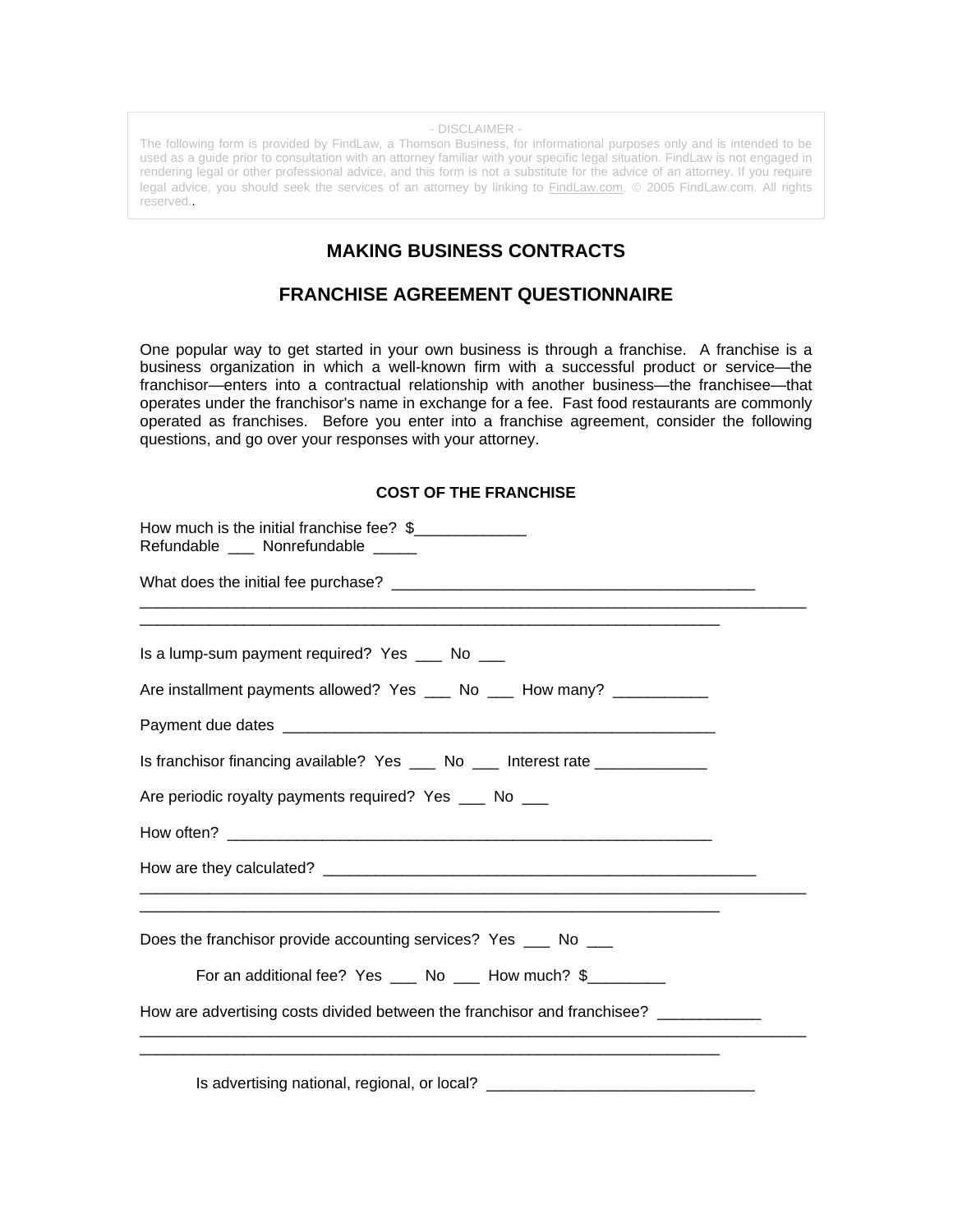| What other services does the franchisor provide? _______________________________                                                                    |
|-----------------------------------------------------------------------------------------------------------------------------------------------------|
| How is the franchise premises obtained? Purchase ___ Lease ___                                                                                      |
| Is financing available from the franchisor for the purchase of the premises?<br>$Yes \_\_\$ No $\_\_\_\$                                            |
| Interest rate _________                                                                                                                             |
| How much of a down payment is required? \$                                                                                                          |
| How much are the rent payments? \$__________________ Due on _____________________                                                                   |
| <b>FRANCHISE LOCATION</b>                                                                                                                           |
| What geographic area is encompassed by the franchise? __________________________                                                                    |
| How far away is the nearest existing franchisee of the same franchisor? _____________                                                               |
| Are other franchises planned for the same geographic area in the future?<br>Yes $\_\_\$ No $\_\_\_\$                                                |
|                                                                                                                                                     |
| Who selects the site for the franchise? Franchisor _____ Franchisee ____                                                                            |
| Can the franchisee use his or her own property for the franchise? Yes ___ No ___                                                                    |
| If the franchise premises require new construction, who determines the plans and specifications<br>for the building? Franchisor ____ Franchisee ___ |
| Who supervises construction and works with the contractor and subcontractors? Franchisor __<br>Franchisee ___                                       |
| What are the specifications for and restrictions on the appearance and configuration of the<br>premises?                                            |
|                                                                                                                                                     |
|                                                                                                                                                     |
| Who provides property insurance on the premises? Franchisor ___ Franchisee ___                                                                      |
| What are the franchisee's responsibilities relating to remodeling? ______                                                                           |
|                                                                                                                                                     |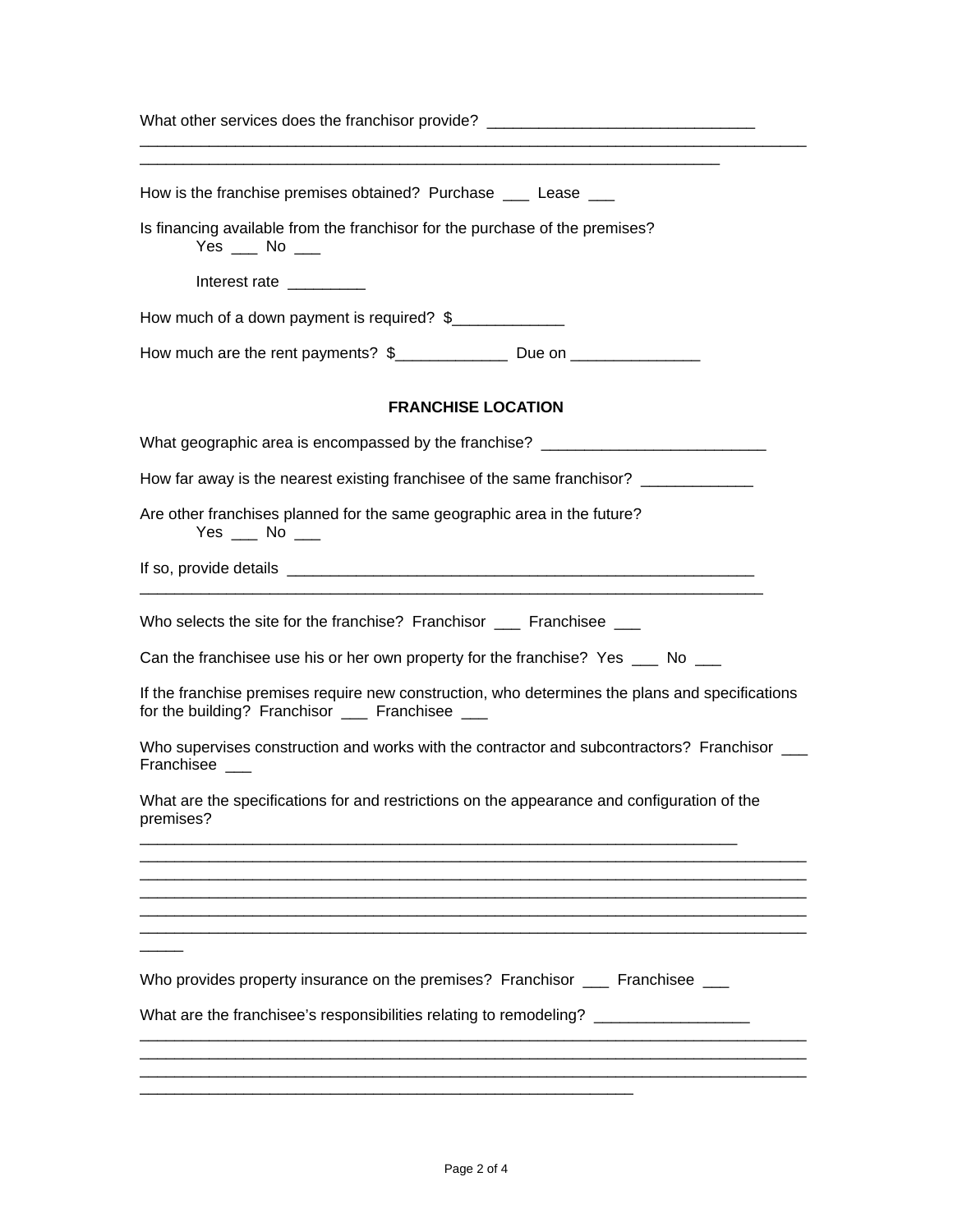| What restrictions does the franchisor place on remodeling? _____________________                        |
|---------------------------------------------------------------------------------------------------------|
| <b>OPERATING TERMS</b>                                                                                  |
| Must all equipment and supplies be purchased from the franchisor? Yes ___ No ___                        |
| If not, must purchases be approved by the franchisor? Yes ___ No __                                     |
| How much control does the franchisor maintain over day-to-day operations?                               |
|                                                                                                         |
| What aspects of the business are left to the discretion of the franchisee? ____________                 |
| Are hours and days of operation dictated by the franchisor? Yes ___ No ___                              |
| Are products and services strictly controlled by the franchisor? Yes ___ No ___                         |
| Must the franchisee remain personally involved in running the franchise, or can the management          |
| <b>ADDITIONAL CONSIDERATIONS</b>                                                                        |
| Does the franchisor provide initial training? Yes ___ No __                                             |
| Does the franchisor provide on-going training? Yes ___ No __                                            |
| Under what conditions may the franchisor terminate the franchise? ______________                        |
| What are the franchisor's duties and obligations to the franchisee in the event of such<br>termination? |
| Under what conditions must the franchise be renewed? ___________________________                        |
| What happens to the franchisee's interest if he or she dies? ____________________                       |
|                                                                                                         |